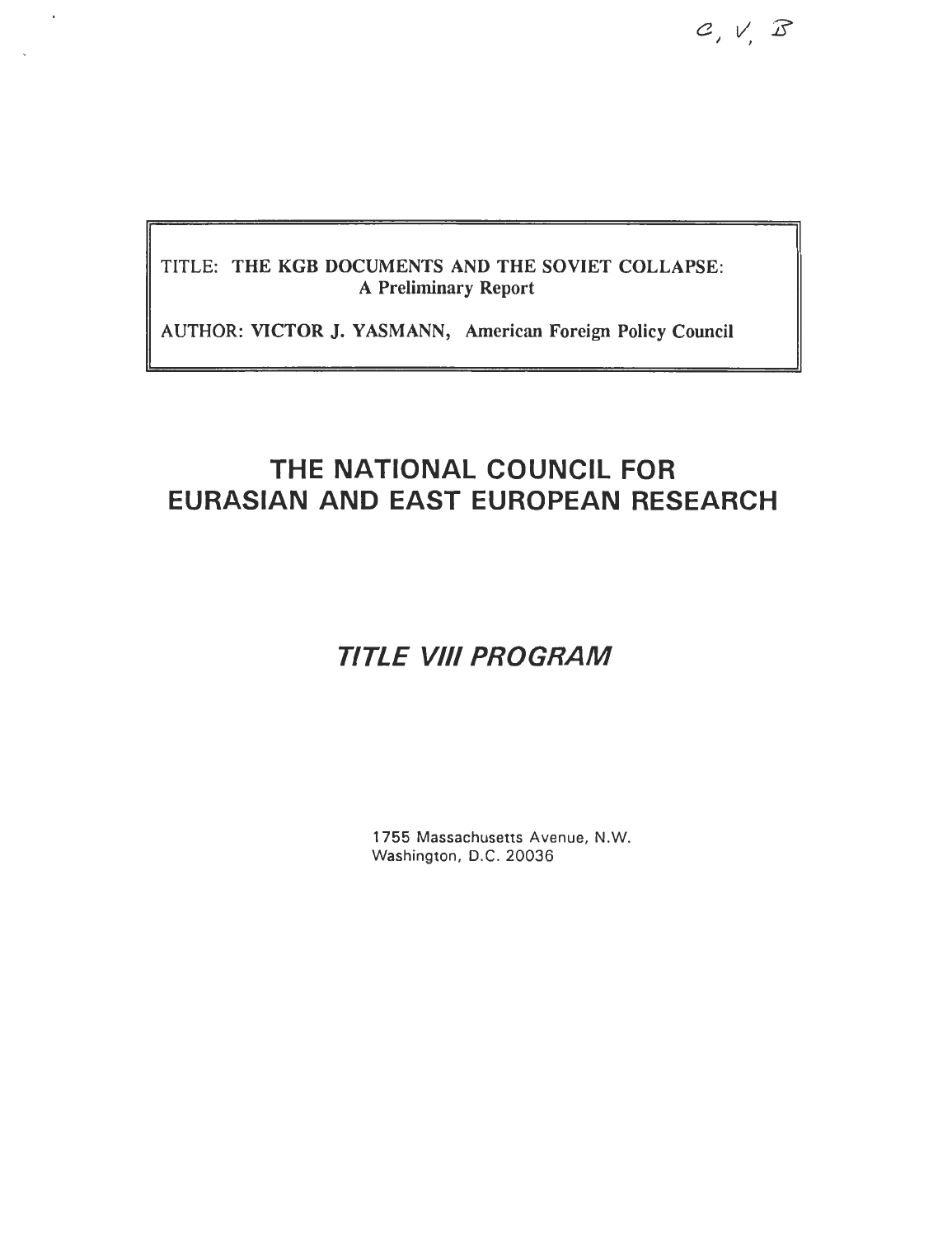#### PROJECT INFORMATION:<sup>1</sup>

| CONTRACTOR:              | American Foreign Policy Council        |
|--------------------------|----------------------------------------|
| PRINCIPAL INVESTIGATOR:  | Victor J. Yasmann & Vladislav M. Zubok |
| COUNCIL CONTRACT NUMBER: | 813-15                                 |
| DATE:                    | March 15, 1998                         |

#### **COPYRIGHT INFORMATION**

Individual researchers retain the copyright on their work products derived from research funded by contract or grant from the National Council for Eurasian and East European Research. However, the Council and the United States Government have the right to duplicate and disseminate, in written and electronic form, this Report submitted to the Council under this Contract or Grant, as follows: Such dissemination may be made by the Council solely (a) for its own internal use, and (b) to the United States Government (1) for its own internal use; (2) for further dissemination to domestic, international and foreign governments, entities and individuals to serve official United States Government purposes ; and (3) for dissemination in accordance with the Freedom of Information Act or other law or policy of the United States Government granting the public rights of access to documents held by the United States Government. Neither the Council, nor the United States Government, nor any recipient of this Report by reason of such dissemination, may use this Report for commercial sale.

<sup>&</sup>lt;sup>1</sup> The work leading to this report was supported in part by contract or grant funds provided by the *National Council for Eurasian and East European Research, made available by the U. S. Department of State under Title VIII (the Soviet-Eastern European Research and Training Act of 1983, as amended) . The analysis and interpretations contained in the report are those of the author(s).*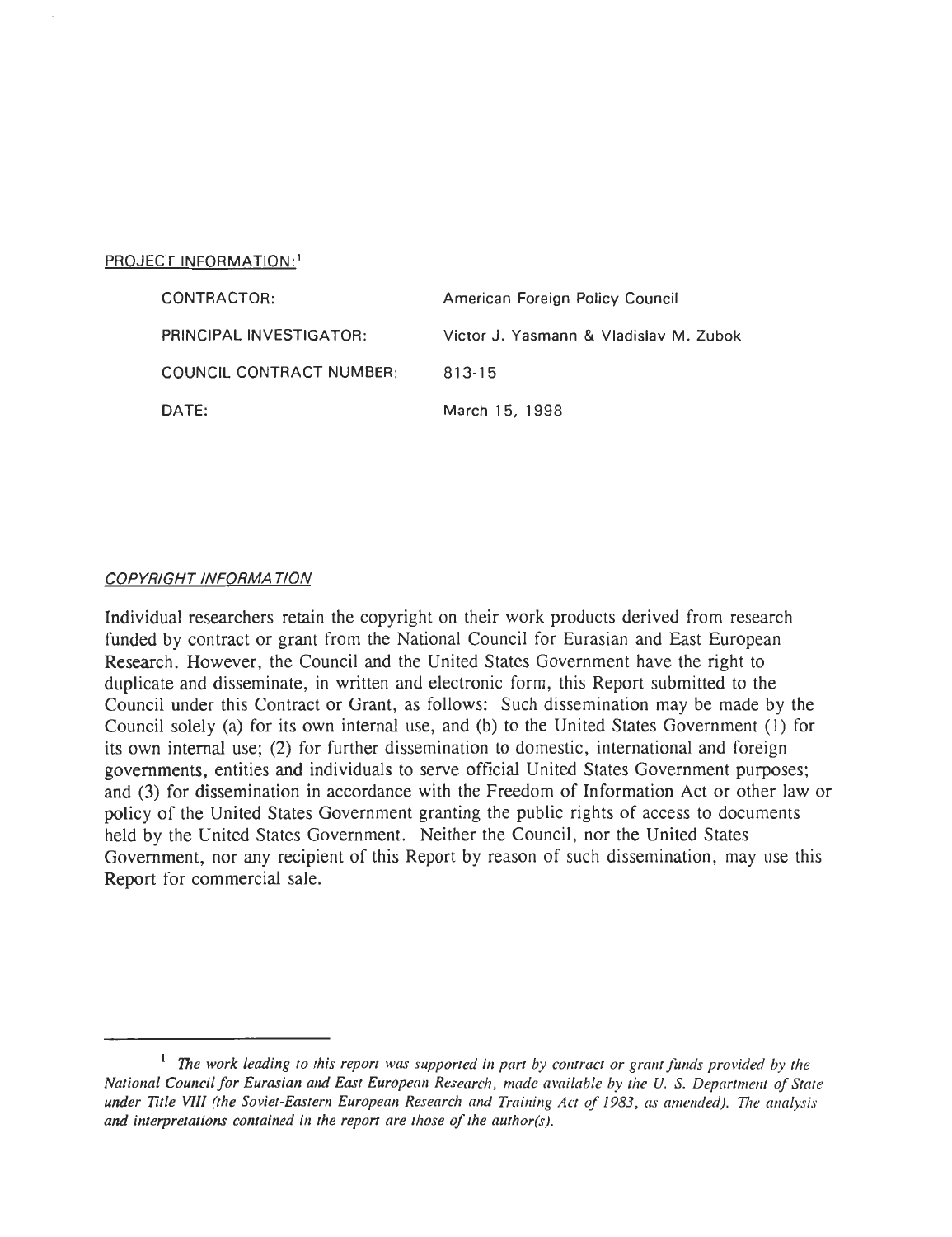#### THE KGB DOCUMENTS AND THE SOVIET COLLAPSE **Victor J. Yasmann and Vladislav M . Zubok**

**A Preliminary Report** by **Victor J. Yasmann**

#### **Summary**

This report addresses the first stage of our project, and deals with the basic component of our documentary collection, the USSR KGB Review; the progress made in our research and creation of a public database, as well as with our preliminary factual findings and their implications for completion of the project.

#### **The USSR KGB Review**

As the central part of our collection of KGB documents, we selected Sbornik KGB USSR-"Sb KGB USSR" (The USSR KGB Review), which will be, as we planned, the basic element of our publicly available KGB database within the National Security Archives. We focused our analysis on this publication because the "Sb KGB USSR" occupies a special place among the enormous quantity of classified KGB documents at our disposal .

#### **The USSR KGB Review**

As the Central part of our collection of KGB documents, we selected Sbornik KGB USSR-"Sb KGB USSR " (The USSR KGB Review), which will be, as we planned, the basic element of the publicly available KGB database within the National Security Archives. We focussed our analysis on this publication because the "Sb KGB USSR" occupies a special place among the enormous quantity of classified KGB documents at our disposal .

For more than a quarter of a century, it was the flagship of the KGB internal periodicals and a mouthpiece of the KGB central leadership in Moscow. It began publishing in April 1959 and continued until December 1991, i.e. the date of the official disbanding of the KGB.

The publisher of "Sb KGB USSR" was the F. E. Dzerzhinskiy Red Banner Higher School of the Committee of State Security, the principal educational and training institute for the entire KGB system. In reality, the Dzerzhinskiy Higher School was much more than the main methodological center of the KGB and the cradle of its cadres. It was, indeed, kind of an academy of "Chekist sciences and practice", a collective bearer of "esprit de corps," and the bulwark of a distinct totalitarian ideology known to the specialists as "Chekism".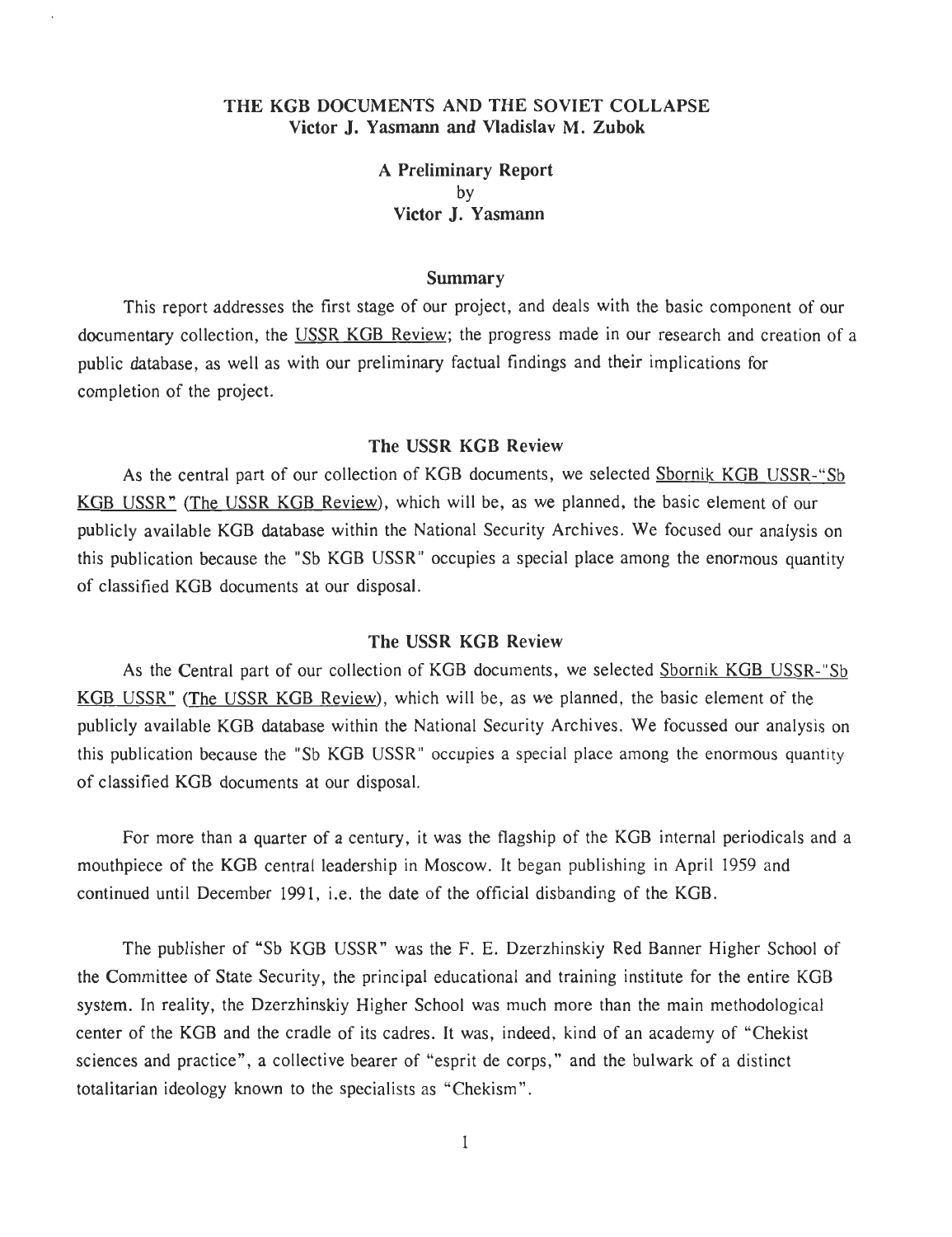#### **The Nature of the Publication**

The bi-monthly magazine (monthly since 1988) was designed to be a consolidated tribune for over a dozen functional agencies, over a hundred territorial-regional organizations (UKGBs), the investigative branch (SO), and other elements incorporated into the KGB empire. The editorial board of the "Sb KGB USSR" included several KGB generals-veterans, represented all branches of KG B activity, and was headed by Lieutenant General Sergei Tolkunov, the chief of the notorious KGB Inspectorate dubbed the "KGB in KGB" .

The top secret publication had three functions: to convey the guidelines and directives of the central KGB leadership to the regional KGB chiefs and mid-level personnel; to disseminate operative experience and techniques among KGB agents; and to provide a forum for rank-and-file officers for discussion and to propose changes to the KGB agenda and policies. In the first capacity, the magazine published:

- closed addresses of Communist Party leaders to the Chekist audience;
- speeches of members of the KGB top administrative body, the Collegium;
- documents of the KGB Party organization and the KGB Inspectorate .

In its second and third capacities the magazine regularly covered the activities of:

• the KGB Second Main Directorate for General Counterintelligence and Counter-espionage ;

• the KGB Third Chief Directorate for Military Counterintelligence, responsible for control of the Armed Forces, the Ministry of Interior Affairs and all paramilitary organizations in the country;

• the Fourth Directorate for Transportation in charge of the national highways, subways, railroads, civil aviation and the trade fleet;

• the KGB Fifth Directorate for Ideological Counterintelligence, responsible for political surveillance of mass media, culture, the church, education, national minorities, trade unions, and public and nongovernmental organizations;

• the KGB Sixth Directorate for Economic Counterintelligence, responsible for foreign and domestic trade, industry, and science;

• the KGB Seventh Directorate for Internal Intelligence, Security and Special Operations (including the KGB special troops, the anti-terror task force "Alfa," and the Service of External Surveillance);

• the KGB Investigative Department, in charge of law-enforcement of the so-called "specially" dangerous state crimes." (All in all, there were 22 articles of the Soviet Criminal Code that were under the KGB purview. They ranged from treason, anti-Soviet agitation and propaganda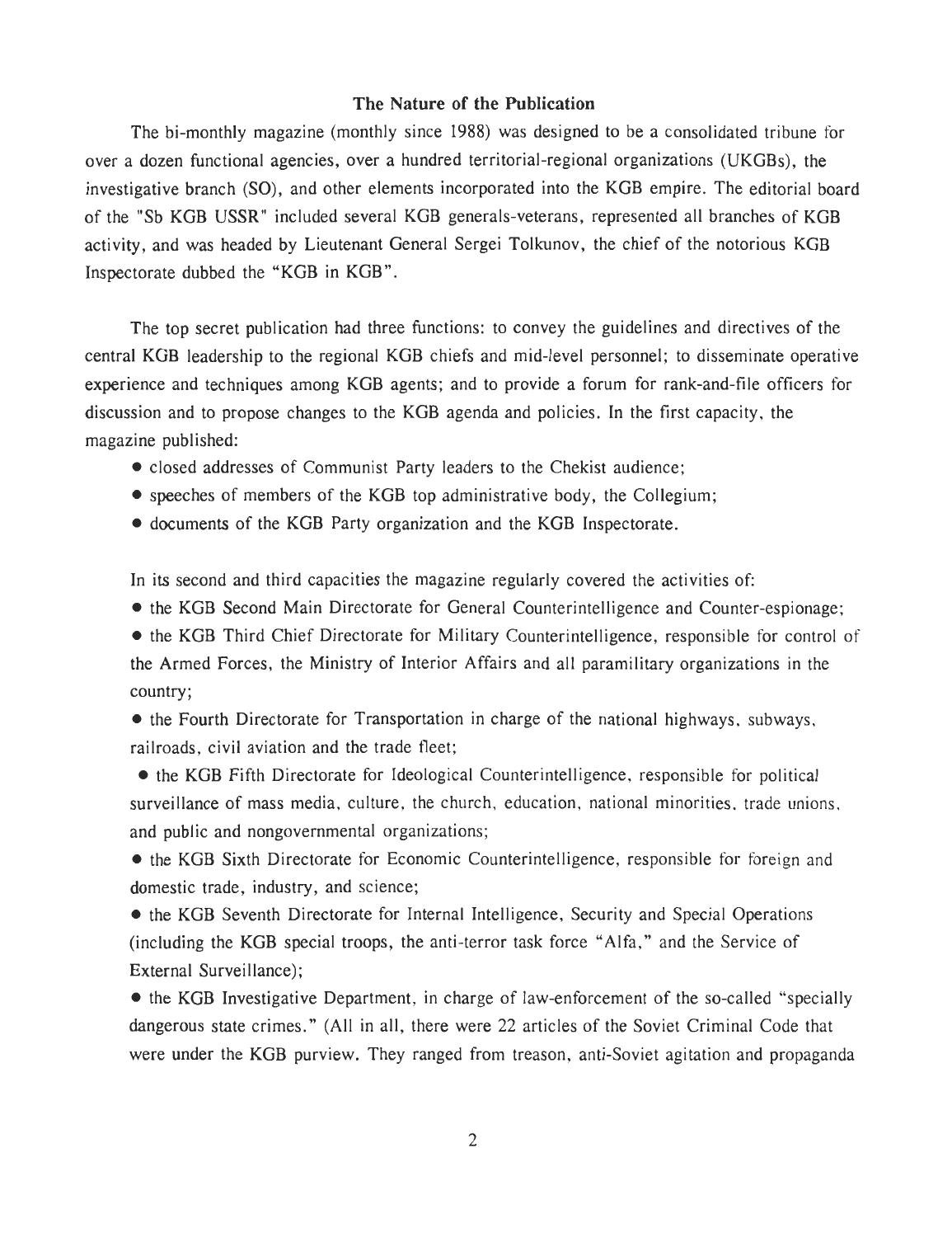to mass disorders, divulgence of state secrets, smuggling, and violation of currency transaction rules.

Methodologically, all materials of the magazine can be divided into two groups: those which show the "status of the KGB", i.e. its organizational structure, overt and covert statutory prerogatives, and its place in the Soviet political system; and those which reflect the "dynamics of the KGB", i.e. participation in concrete political, economic, and social developments as well as exerting influence on the historical march of events.

The full set of the "Sborbik KGB USSR" 1980-1990 consists of 90 issues of the magazine (circa 8000 pages); Our project has access to 30 issues, of which selected articles will be placed in the database (circa 500 pages) .

## **PRELIMINARY FINDINGS AND OBSERVATIONS <sup>1</sup> . Foreign Intelligence**

Although the documents of the KGB First Main Directorate for Foreign Intelligence (PGU) are only occasionally present in the publication, it is well represented by documents from the "domestic " Directorates, which were also involved in foreign intelligence and counterintelligence . This fact was not well-known in open sources and deserves special attention.

As is revealed by numerous documents of the "Sb KGB USSR," the domestic Directorates listed above had their own separate networks of secret agents and informers abroad, which were recruited both from Soviet and foreign citizens. Moreover, not only the central apparatus of the corresponding Directorates, but also their regional territorial organs (UKGBs) were involved in espionage and foreign intelligence gathering.<sup>2</sup>

Understandably, most of the "domestic intelligence" of the KGB was directed against the "main enemy" - the USA and its real or imagined spies, or simply citizens who were considered appropriate for recruiting or manipulation<sup>3</sup>

<sup>&</sup>lt;sup>2</sup>. See for ,example, colonel Yu. Brayzgalov, lieutenant colonel V. Stegnii, "Razoblachaem ukhishcheniya spetzsluzhb FRG na kanale innostrannogo turizma", Sb KGB USSR, No.105, 1985; major V. Chogovadze, "Uspeshnaya operatsiya", Sb KGB USSR, No.115, 1986; V. Chogovadze, "Aktivno ispolzuya agenturu, poluchaem razvedyvatelnuyu informatsiyu", Sb KGB USSR, No. 130, 1989; colonels V. Barsukov, V. Gorbatko, I. Samarskii **"Zashchishchat** interesy strany - nash dolg", Sb KGB USSR, No. 135, 1989

<sup>&</sup>lt;sup>3</sup> See, for example, colonel V. Tretyakov, Major V. Cherkesov, lieutenant colonel, A. Zvyaginskii, "Agent dvukh razvedok", Sb KGB USSR, No. 109; major generals, V. Epifantsev, V. Shironin, "Novyi faktor operativnoi obstanovki", KGB USSR, No.136, 1989: colonels I. Laptev, A. Andreev, "Vokrug inspektorov iz SShA", Sb KGB USSR, No. 138, 1989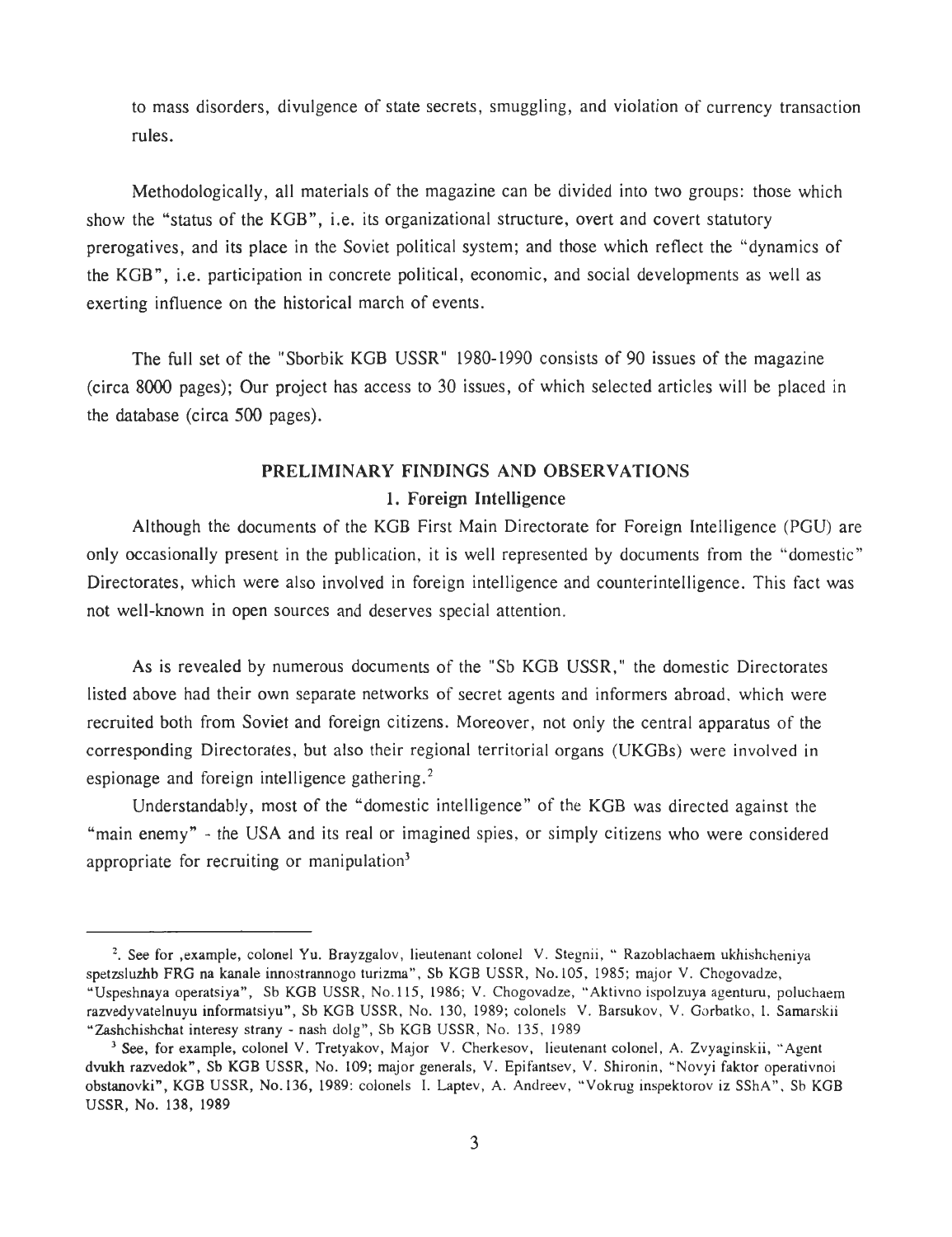An unexpectedly large amount of material, however, deals with the Chinese secret services and the recruitment of Chinese citizens. Many of the KGB evaluations of the Chinese national character and people are clearly xenophobic, if not racist in character<sup>4</sup>

#### 2 . **The KGB and Reforms**

Over 25 percent of the publications in "Sb KGB USSR" are devoted to problems of the economic and political reforms unleashed by Gorbachev's leadership, and the KGB's own "modus operandi" in the changing socio-political conditions. Until recently, the role of the KGB in perestroika has been seen through the prism of two popular myths: the first depicted the KGB as "an initiator of perestroika," and the second sees the KGB as the "mortal enemy of the reforms."

It appears from the published materials that neither myth reflects the KGB approach to Gorbachev's reforms, or its own institutional interests and agenda. First, the KGB held that gradual, controlled modernization was the way of "salvation of socialism," as well as of the Soviet system and its own place in it, and saw its own organization as the decisive vehicle of measured reforms . Second, the KGB had its own vested interest in a new atmosphere of openness and increasing contacts with the West. It understood the process of liberalization as new opportunities and channels for penetration into influential, Western institutions and NGOs. This tactic was called "conquest by new intelligence positions." In short, the KGB continuously viewed the reforms as the medium for increasing its own weight and indispensability in the eyes of the top Soviet leadership . On the other side, the KGB was so confident of its might and institutional infallibility that it never even thought about the possibility of global failure.

#### **3. Signs of KGB Degradation**

While the general Soviet ideological cliche and the then-prevailing ideological standards of the Party remained a "must" for the rank-and-file Chekists, in practical service and life they were driven by much more prosaic, if not cynical, norms . In this context, the materials of the Sbornik deal a severe blow to the myth of "incorruptible," glorious Chekists. Rather, it shows that the process of moral decay and decomposition gripped the KGB's ranks in the same way that it encompassed the whole Soviet bureaucracy and large segments of society. In this context, abuse of office, misappropriation of funds, falsification of intelligence data, and unbridled careerism was inherent in the KGB just as in any other Soviet organization.

<sup>4</sup> Lieutenant colonel Yu . Kedrov, "Nekotorye v psikhologii kitaiskikh grazhdan i ikh uchet v chekistskoi rabote" , Sb KGB USSR, No.108, 1985; See also, lieutenant general, K. Grigoriev, the Chief of USSR UKGB for Primorskii Krai, Counter Admiral, N. Egorkin, the Chief of the USSR KGB Special Department for Pacific Fleet, "Ukreplyaem vzaimodeistvie", Sb KGB USSR, No.136, 1989; colonel V. Shlyk, " V tsentre vnimaniya rabochei vstrchi dalnevostochnye problemy", Sb KGB USSR, No.139/140, 1990.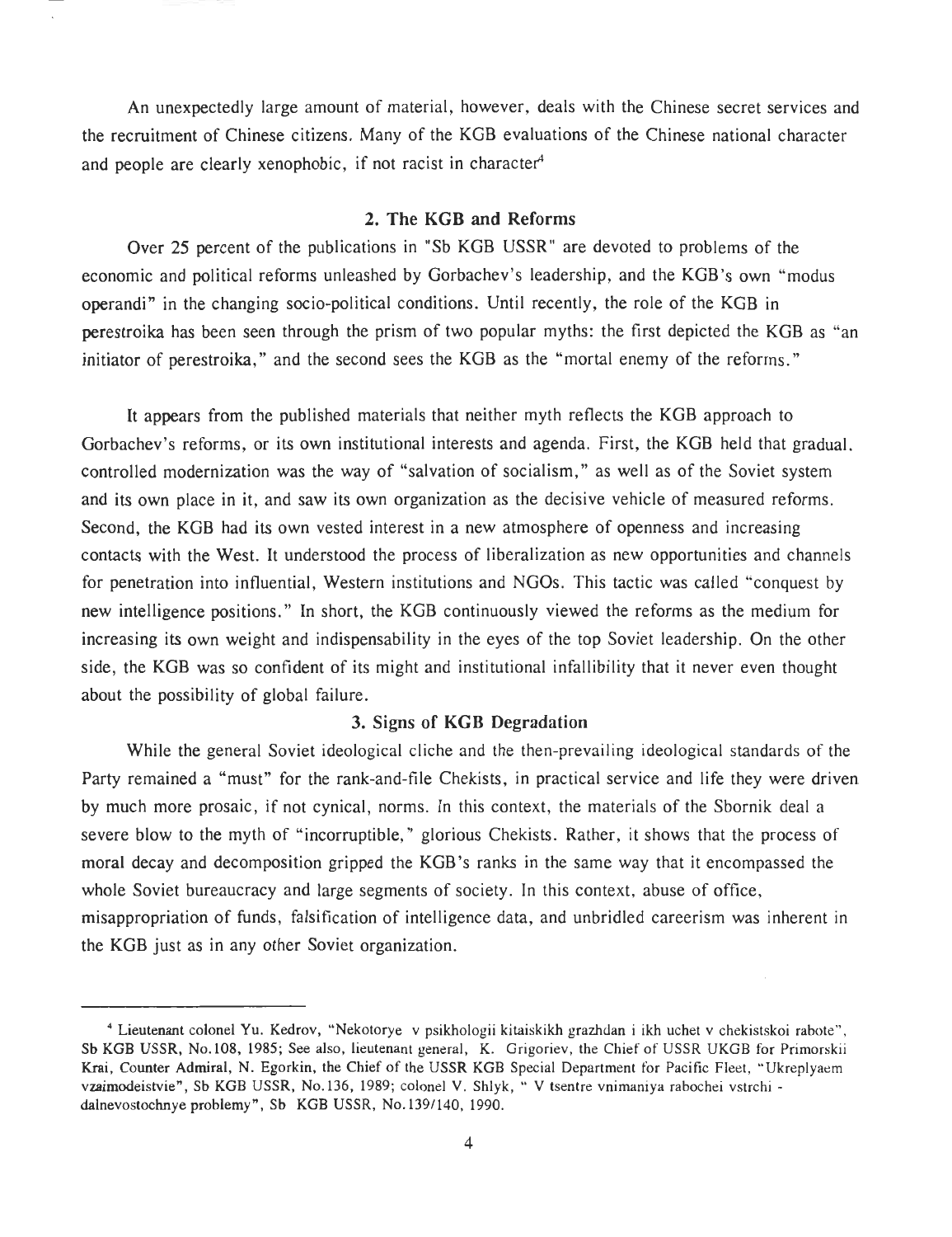One account, for example, reports an incident, unheard of in the history of the agency, that occurred in 1984 when a self-made explosive device was discovered in the headquarters of the Leningrad KGB Directorate. To investigate the incident the KGB activated all of its impressive arsenal: secret informer networks, brigades of external surveillance, criminological and expert laboratories, and the best investigators. Initially, the KGB suspected that the possible perpetrator came from so-called "Anti-Soviets elements", a rogue youth gang, or was simply a mentally ill person. Soon, however, the KGB easily established that all of the possible suspects had been unable to plant the explosive because they were, in any case, under permanent surveillance . Eventually, the KGB investigators came to the right conclusion: the explosive device had been planted by the same KGB officer who had "discovered" it. As it turned out, he had staged a "terrorist act" in order to get a promotion.<sup>5</sup>

#### **SIGNIFICANCE FOR THE PROJEC T**

The revelations of the "Sbornik KGB USSR" have importance for several reasons. First, as the events preceding the demise of the Soviet Union are becoming more remote with each passing day , more and more of the top KGB officers and former Soviet politicians are going public with their memoirs. In particular, in the last five years, about 20 former KGB chiefs have published books offering their own interpretations of the historical cataclysm and their role in it . The "Sbornik KGB USSR" sheds light on the authentic positions and activities of the KGB in the events that occurred and will help to restore the genuine truth in its historical context.

Second, in comparison with the other sets of KGB documents, "Sbornik KGB USSR" provides a more panoramic view of various aspects of KGB activities in the political-social crisis encompassing the Soviet Union in the 1980s . The topics published and discussed in the Chekist magazine include: Soviet-American, Sino-Soviet and Soviet-West European relations; disarmament and weapons control talks; ethnic disturbances in the Soviet republics; Gorbachev's reforms of the Soviet political system; the process of democratization of Soviet society; and religious, cultural and national renewal. Another block of topics covered by the publication deals with the work of KGB intelligence and counterintelligence vis-a-vis its Western counterparts and China . Finally, the magazine provides interesting insights into the history of the KGB and its many operations during WW II and the Cold War.

Third, the "Sbornik KGB USSR" gives valuable factual and reference materials for the decade of the 1980s, filling up "blank spots" and supplementing the information available from open

**<sup>5</sup>** 3 V. Egorov, "V noch na 20 dekabrya", Sb KGB USSR, No . 115, 198